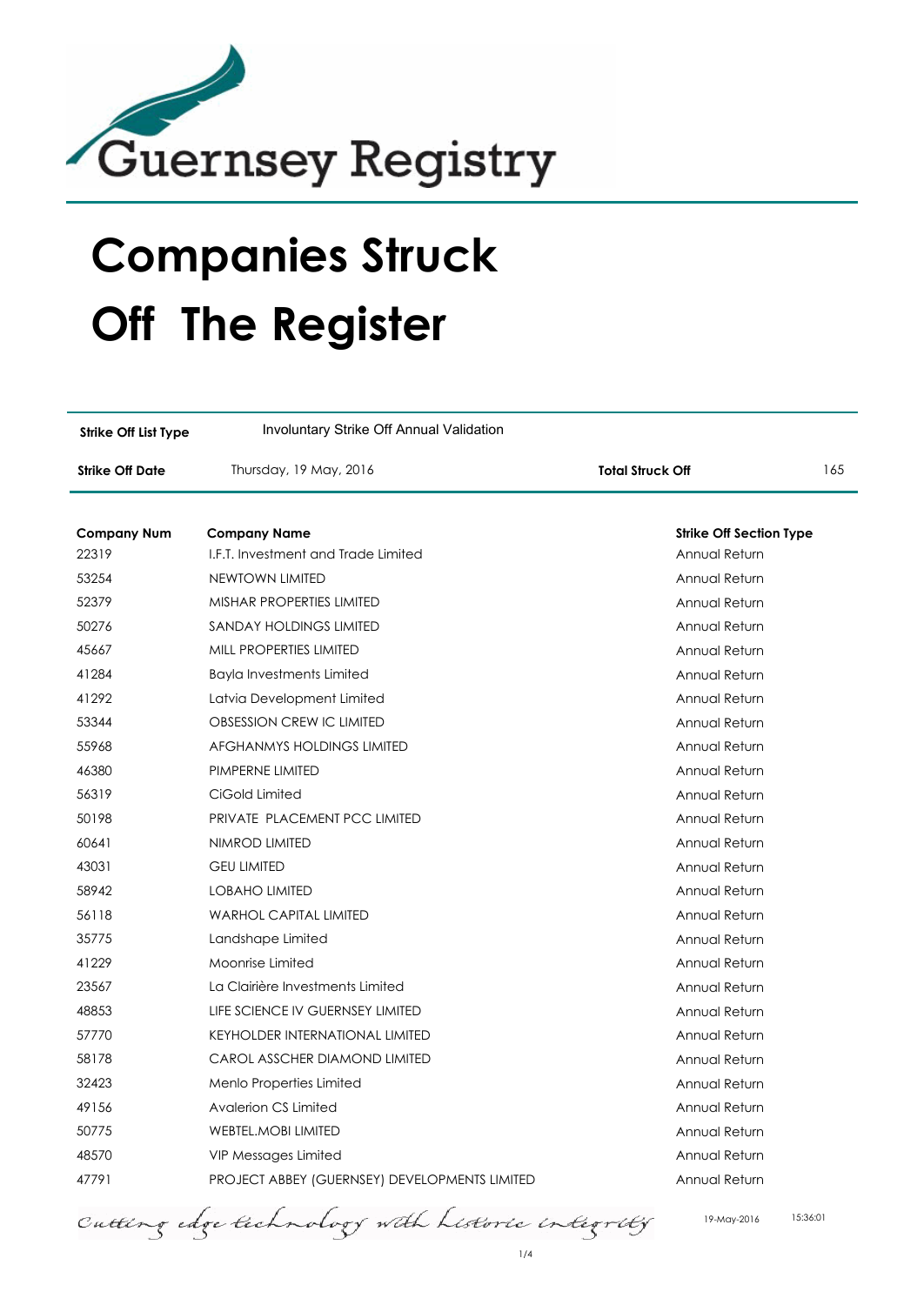| <b>Company Num</b> | <b>Company Name</b>                                          | <b>Strike Off Section Type</b> |
|--------------------|--------------------------------------------------------------|--------------------------------|
| 55554              | <b>IPG NRC LIMITED</b>                                       | Annual Return                  |
| 56846              | <b>SAHARAN LOGISTICS LIMITED</b>                             | Annual Return                  |
| 38599              | <b>TC Limited</b>                                            | Annual Return                  |
| 58524              | DIGITAL MEDIA TECHNOLOGIES LTD.                              | Annual Return                  |
| 58375              | <b>IABIN LIMITED</b>                                         | Annual Return                  |
| 58764              | SKILLSHARE CONSULTING INTERNATIONAL LIMITED                  | Annual Return                  |
| 41766              | Winster Properties Limited                                   | Annual Return                  |
| 48501              | Media Weaver Limited                                         | Annual Return                  |
| 54004              | BENZU DRC COPPER EXPLORATION LIMITED                         | Annual Return                  |
| 57087              | <b>DCMG Limited</b>                                          | Annual Return                  |
| 46844              | <b>GABLE DEVELOPMENTS LIMITED</b>                            | Annual Return                  |
| 43864              | <b>VERITY HOLDINGS LIMITED</b>                               | Annual Return                  |
| 49742              | Speedsail Limited                                            | Annual Return                  |
| 55033              | <b>GDCSH LIMITED</b>                                         | Annual Return                  |
| 55572              | JingAn Limited                                               | Annual Return                  |
| 58341              | CARACAL CATAMARANS LIMITED                                   | Annual Return                  |
| 57758              | <b>SOUTH SALOMON LIMITED</b>                                 | Annual Return                  |
| 49447              | <b>INGWE INVESTMENTS LIMITED</b>                             | Annual Return                  |
| 55247              | <b>MIA International Limited</b>                             | Annual Return                  |
| 58731              | <b>CAKE DECORATING HOLDINGS LIMITED</b>                      | Annual Return                  |
| 59332              | MANHATTAN LOFT HACKNEY INVESTMENTS MARE STREET 2 LIMITED     | Annual Return                  |
| 55173              | <b>MOBILE TYRE COMPANY LIMITED</b>                           | Annual Return                  |
| 57007              | <b>MARCHE CAPITAL LIMITED</b>                                | Annual Return                  |
| 57200              | <b>KENSINGTON SITE IMPROVEMENTS LIMITED</b>                  | Annual Return                  |
| 58499              | <b>HARBOUR LIGHTS LIMITED</b>                                | Annual Return                  |
| 40463              | Spie Batignolles Falla Limited                               | Annual Return                  |
| 42293              | <b>CARSON INVESTMENTS LIMITED</b>                            | Annual Return                  |
| 55034              | <b>GDCTH LIMITED</b>                                         | Annual Return                  |
| 44051              | Worldbizonline.com Limited                                   | Annual Return                  |
| 61165              | WBECS Group Ltd.                                             | Annual Return                  |
| 54766              | <b>KAOUAT IRON LIMITED</b>                                   | Annual Return                  |
| 42711              | THE MODERN GROUND RENT TRUST LIMITED                         | Annual Return                  |
| 52237              | SOLUTIONS AT WORK LIMITED                                    | Annual Return                  |
| 33984              | <b>Technoplan Limited</b>                                    | Annual Return                  |
| 46395              | <b>MEGA HOLDINGS LIMITED</b>                                 | Annual Return                  |
| 51833              | <b>LABOLG LIMITED</b>                                        | Annual Return                  |
| 51353              | SAMPHIRE PROPERTIES LIMITED                                  | Annual Return                  |
| 50420              | <b>BOULIVOT GUERNSEY GP LIMITED</b>                          | Annual Return                  |
| 44881              | <b>ODALYS HOLDINGS LIMITED</b>                               | Annual Return                  |
| 53523              | MAIZE LINK LIMITED                                           | Annual Return                  |
| 53488              | <b>INTERNATIONAL TECHNOLOGIES LIMITED</b>                    | Annual Return                  |
| 41370              | The Breffni McGrane Pension Trust Property Holding Company L | Annual Return                  |
| 55884              | <b>HERITAGE C.I.S. LIMITED</b>                               | Annual Return                  |
| 45396              | <b>PROJECT ABBEY (GUERNSEY) HOLDINGS LIMITED</b>             | Annual Return                  |
| 53252              | <b>TALBOT PROPERTIES LIMITED</b>                             | Annual Return                  |
| 44801              | PROJECT ABBEY (GUERNSEY) LIMITED                             | Annual Return                  |

Cutting edge technology with Listoric integrity

2/4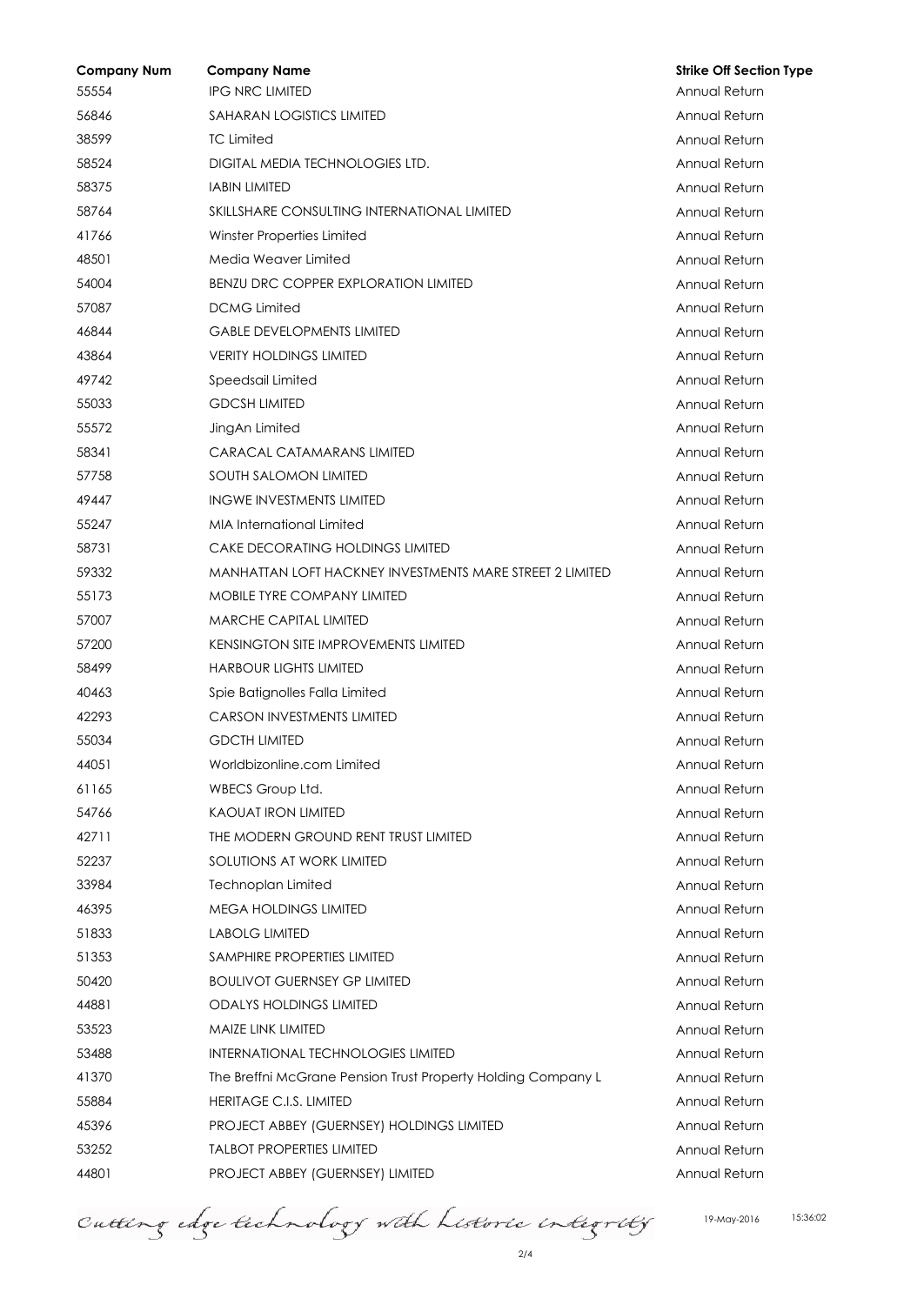| <b>Company Num</b> | <b>Company Name</b>                                      | <b>Strike Off Section Type</b> |
|--------------------|----------------------------------------------------------|--------------------------------|
| 17047              | Capability Limited                                       | Annual Return                  |
| 52791              | NORTHLANTIC HOLDINGS LIMITED                             | Annual Return                  |
| 58493              | LJ SKY LIMITED                                           | Annual Return                  |
| 41290              | Duagava Capital Limited                                  | Annual Return                  |
| 28992              | Lowercroft Limited                                       | Annual Return                  |
| 53449              | LAND CONSULTANCY AND MANAGEMENT LIMITED                  | Annual Return                  |
| 60773              | <b>CATTELYA AVIATION LIMITED</b>                         | Annual Return                  |
| 51607              | Colosseum Holdings Limited                               | Annual Return                  |
| 52193              | CHURCH PROPERTY INVESTMENTS LIMITED                      | Annual Return                  |
| 43873              | Brockman Investments Limited                             | Annual Return                  |
| 48201              | <b>GREAT LIME HOLDINGS LIMITED</b>                       | Annual Return                  |
| 56061              | <b>BALKH RESOURCES LIMITED</b>                           | Annual Return                  |
| 60803              | <b><i>IMV PROPERTIES LIMITED</i></b>                     | Annual Return                  |
| 53255              | NEPTUNE LIMITED                                          | Annual Return                  |
| 41293              | Milend Investments Limited                               | Annual Return                  |
| 38585              | WORTHING CENTRAL PROPERTIES LIMITED                      | Annual Return                  |
| 58036              | HURLY-BURLY PRODUCTIONS LIMITED                          | Annual Return                  |
| 43155              | <b>PALM DEVELOPMENTS LIMITED</b>                         | Annual Return                  |
| 50976              | <b>CLEAR MOBITEL (GUERNSEY) LIMITED</b>                  | Annual Return                  |
| 56784              | LINGALONGA HOLDINGS LIMITED                              | Annual Return                  |
| 46845              | <b>GABLE HOLDINGS LIMITED</b>                            | Annual Return                  |
| 53605              | <b>TIVERTON CAPITAL LIMITED</b>                          | Annual Return                  |
| 54653              | PRIVATE SOFTWARE SYSTEM LIMITED                          | Annual Return                  |
| 60735              | <b>CREATIVE REVIVALIST LIMITED</b>                       | Annual Return                  |
| 48660              | B. D. S. Limited                                         | Annual Return                  |
| 49507              | <b>Blackstone Resources Limited</b>                      | Annual Return                  |
| 53484              | ROXWELL LIMITED                                          | Annual Return                  |
| 54917              | NORTHERN FRINGE HOLDINGS LIMITED                         | Annual Return                  |
| 46230              | CT INVESTMENTS LIMITED                                   | Annual Return                  |
| 50866              | <b>WEBTEL.MOBI (HOLDINGS) LIMITED</b>                    | Annual Return                  |
| 41500              | Verity European Managers Limited                         | Annual Return                  |
| 41291              | <b>Flanders Capital Limited</b>                          | Annual Return                  |
| 41491              | CanArgo Samgori Limited                                  | Annual Return                  |
| 43702              | <b>SEABRIGHT MANAGEMENT LIMITED</b>                      | Annual Return                  |
| 50335              | <b>TRAFALGAR MOBILE INVESTMENTS LIMITED</b>              | Annual Return                  |
| 40833              | VSK Holdings Limited                                     | Annual Return                  |
| 44870              | <b>GOLDEN BAY YACHTING LIMITED</b>                       | Annual Return                  |
| 40770              | Atlantique Holdings Limited                              | Annual Return                  |
| 59551              | <b>APQ LIMITED</b>                                       | Annual Return                  |
| 39198              | Gilmore Property Limited                                 | Annual Return                  |
| 57437              | Imbrit Limited                                           | Annual Return                  |
| 29840              | Morlanne Company Limited                                 | Annual Return                  |
| 59333              | MANHATTAN LOFT HACKNEY INVESTMENTS MARE STREET 3 LIMITED | Annual Return                  |
| 44275              | R2i Special Opportunities PCC Limited                    | Annual Return                  |
| 58455              | <b>FANSZ Social WOW Limited</b>                          | Annual Return                  |
| 58581              | <b>HIGHBURY LIMITED</b>                                  | Annual Return                  |

Cutting edge technology with Listoric integrity